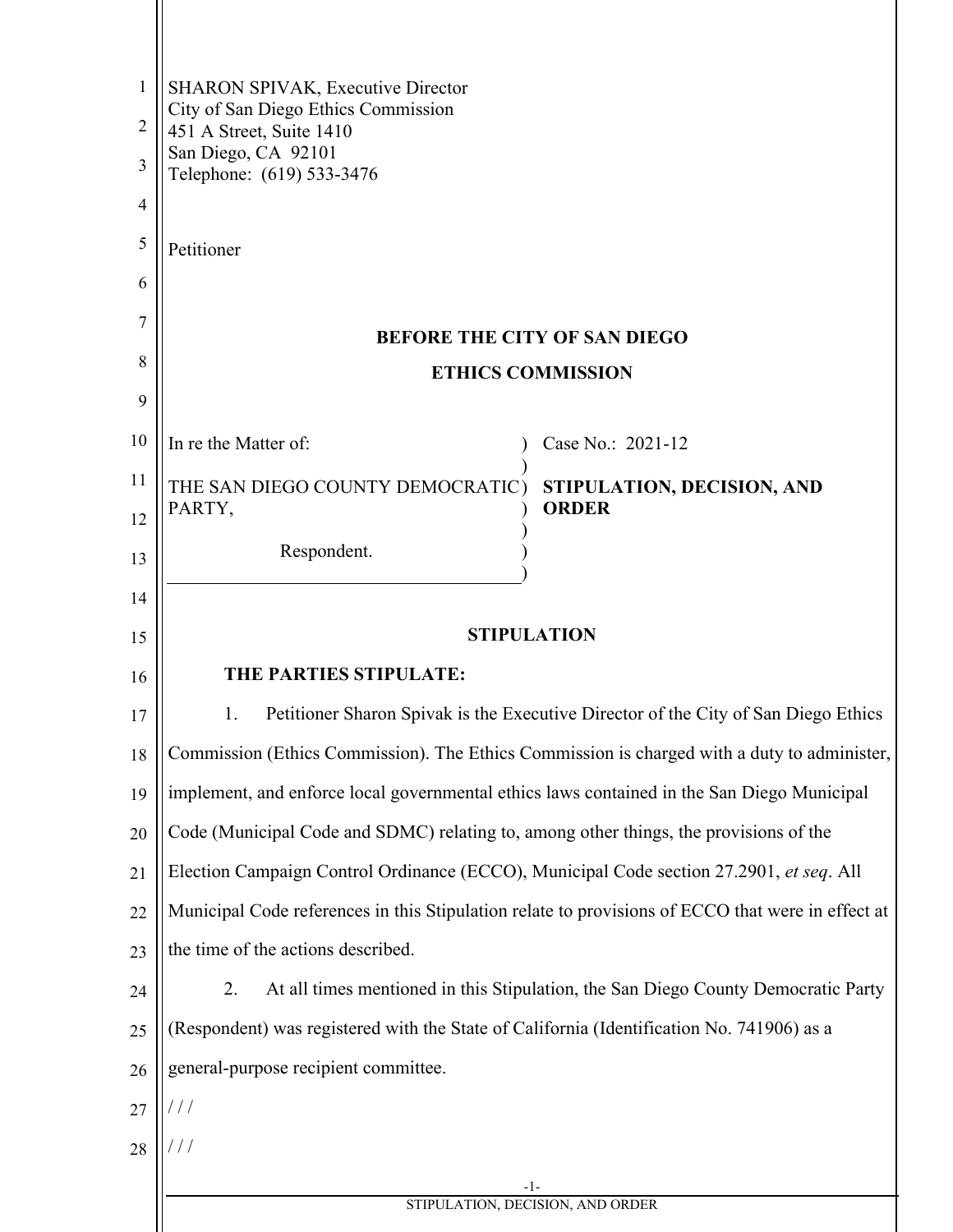1 2 3 3. This Stipulation will be submitted to the Ethics Commission for consideration at its next scheduled meeting. The agreements contained in this Stipulation are contingent upon the Ethics Commission's approval of the Stipulation and the accompanying Decision and Order.

4 5 6 4. This Stipulation resolves all factual and legal issues raised in this matter by the Ethics Commission without the necessity of holding an administrative hearing to determine Respondent's liability.

7 8 9 10 11 12 13 14 15 5. Respondent understands and knowingly and voluntarily waives any and all procedural rights under the SDMC including, but not limited to: a determination of probable cause, the issuance and receipt of an administrative complaint, the right to appear personally in any administrative hearing held in this matter, the right to confront and cross-examine witnesses testifying at the hearing, the right to subpoena witnesses to testify at the hearing, and the right to have the Ethics Commission or an impartial hearing officer hear this matter. Respondent agrees that the terms of this Stipulation constitute compliance with the provisions of Municipal Code section 26.0450 in that the Stipulation includes a recitation of facts, a reference to each violation, and an order.

16 17 18 6. Respondent agrees to hold the City of San Diego and the Ethics Commission harmless from any and all claims or damages resulting from the Commission's investigation, this stipulated agreement, or any matter reasonably related thereto.

19 20 21 22 7. Respondent acknowledges that this Stipulation is not binding upon any other law enforcement or government agency and does not preclude the Ethics Commission from referring this matter to, cooperating with, or assisting any other law enforcement or government agency with regard to this or any other related matter.

23 24 25 26 27 8. The parties agree that in the event the Ethics Commission refuses to accept this Stipulation, it shall become null and void. Respondent further agrees that in the event the Ethics Commission rejects the Stipulation and a full evidentiary hearing before the Ethics Commission becomes necessary, no member of the Ethics Commission or its staff shall be disqualified because of prior consideration of this Stipulation.

28 / / /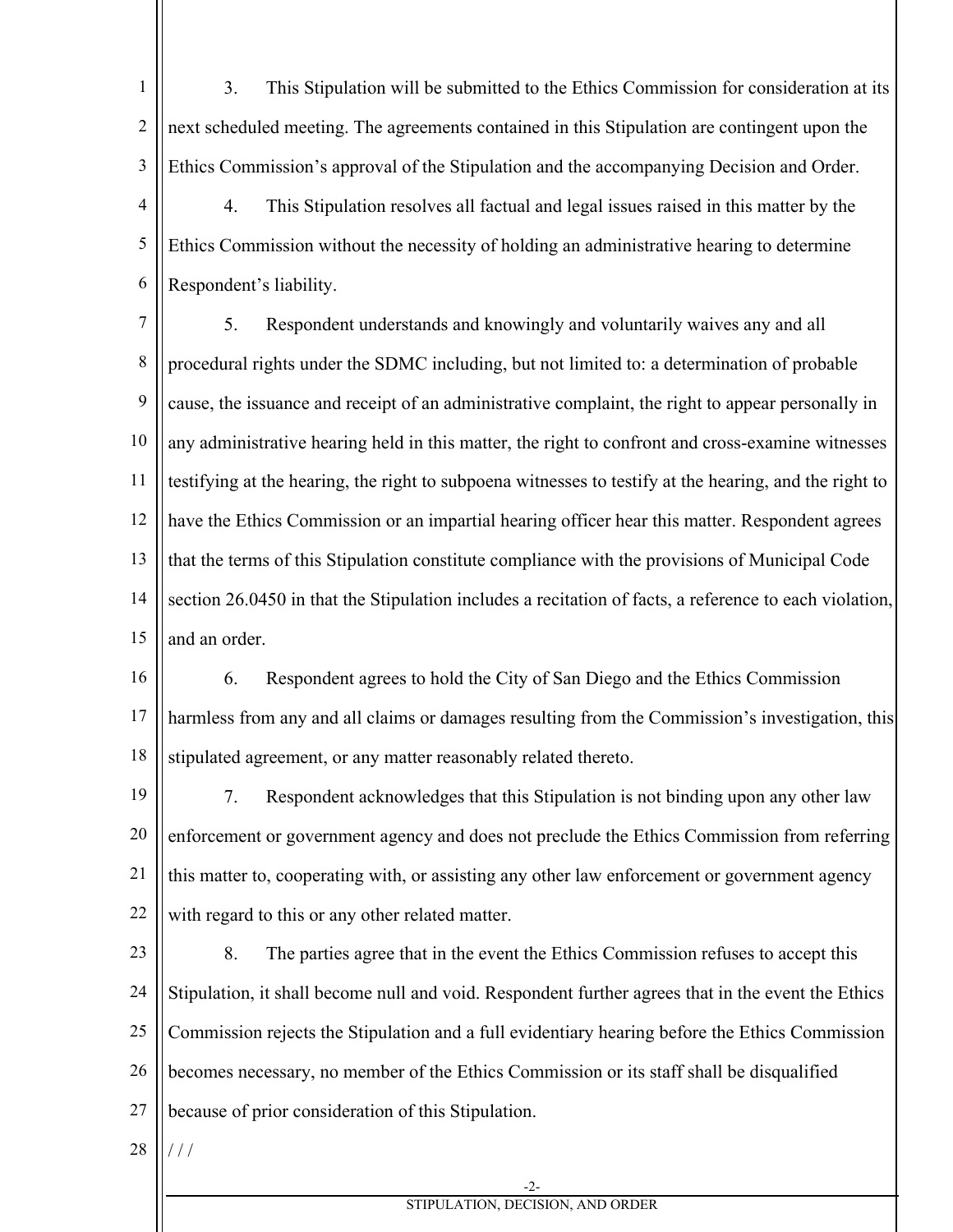| <b>Summary of Law and Facts</b>                                                                        |  |  |
|--------------------------------------------------------------------------------------------------------|--|--|
| 9.<br>Respondent is, and at all times relevant to this Stipulation was, registered with the            |  |  |
| State of California as a general-purpose committee and accepted contributions that it contributed      |  |  |
| to municipal campaigns in the City of San Diego (City). In 2018, Respondent made contributions         |  |  |
| of \$2,000 or more to candidates for municipal office in the City and paid for written campaign        |  |  |
| advertisements, specifically door hangers, supporting Tommy Hough for City Council 2018. As            |  |  |
| a committee participating in the 2018 municipal election process, Respondent was required to           |  |  |
| comply with the provisions of ECCO.                                                                    |  |  |
| ECCO requires any committee paying for written campaign advertisements<br>10.                          |  |  |
| supporting a City candidate to retain records identifying the date(s) of dissemination and the         |  |  |
| number of pieces disseminated for each piece of campaign literature. (SDMC $\S 27.2925(c)(1)$<br>11    |  |  |
| and (d).) ECCO requires Respondent to make these records available to Ethics Commission staff          |  |  |
| upon request. (SDMC $\S 27.2925(f)$ .) Such records are requested by the Ethics Commission staff<br>13 |  |  |
| during investigations into allegations of ECCO violations. In this case, the records were<br>14        |  |  |
| requested after an audit of the Tommy Hough for City Council 2018 committee revealed possible<br>15    |  |  |
| record-keeping violations of ECCO by the Respondent.<br>16                                             |  |  |
| In 2018, Tommy Hough (Hough) was a candidate for the District 6 City Council<br>11.                    |  |  |
| seat. Respondent paid for door hangers supporting Hough's candidacy. Though Respondent<br>18           |  |  |
| maintained records showing the dates, costs, and methods of distributing the door hangers, it did      |  |  |
| not maintain records of the exact number distributed.                                                  |  |  |
| <b>Count</b>                                                                                           |  |  |
| Count 1 - Violation of Municipal Code Section 27.2925 - Recordkeeping                                  |  |  |
| Respondent violated Municipal Code section 27.2925 by failing to maintain legally<br>12.               |  |  |
| required records relating to campaign literature, specifically documentation regarding the             |  |  |
| number of door hangers disseminated, as described above in paragraph 11.                               |  |  |
| <b>Factors in Mitigation</b>                                                                           |  |  |
| 13.<br>Respondent fully cooperated with the Ethics Commission investigation.                           |  |  |
|                                                                                                        |  |  |
| -3-<br>STIPULATION, DECISION, AND ORDER                                                                |  |  |
|                                                                                                        |  |  |